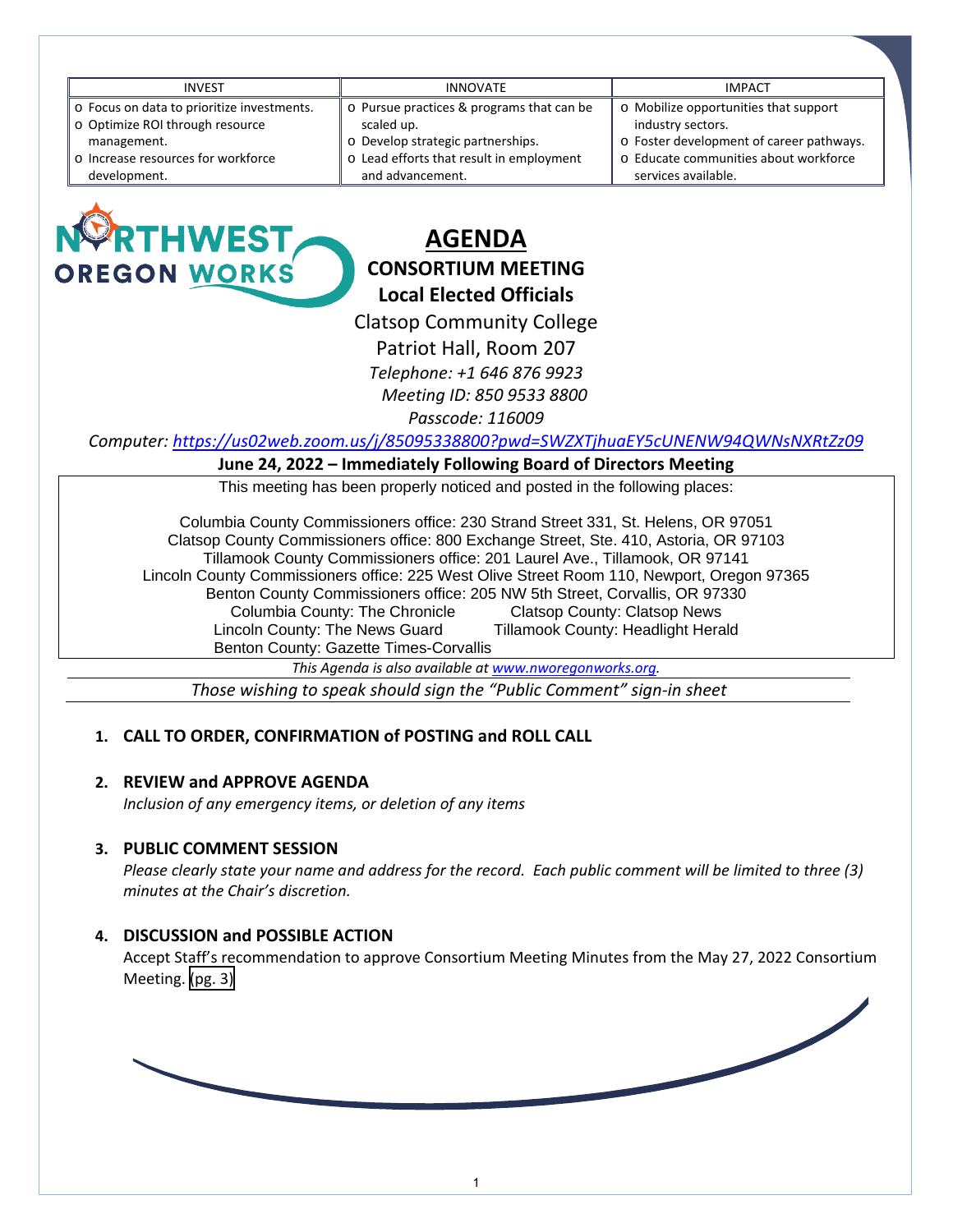# **5. DISCUSSION and POSSIBLE ACTION**

Accept the Board of Directors recommendation to approve the forecasted PY2022-23 Annual Budget (10 minutes) [\(pg. 6\)](#page-5-0)

- **6. INFORMATION** Heather DeSart, NOW Executive Director Separation of Duties (10 minutes) [\(pg. 11\)](#page-10-0)
- **7. CONSORTIUM MEMBER COMMENTS** *Roundtable*

## **8. SECOND PUBLIC COMMENT SESSION**

*Please clearly state your name and address for the record. Each public comment will be limited to three (3) minutes at the Chair's discretion.*

**9. ADJOURN**

*Northwest Oregon Works meetings are open to the public and conform to Oregon Public Meetings Laws. A request for an interpreter for the hearing impaired or other accommodations for persons with disabilities, should be made at least 72 hours in advance of the meeting to our to our EO officer, Jason Swain at 541-921-7270 or jasons@nworegonworks.org. TTY is available at 711 or (800) 735-2900* 

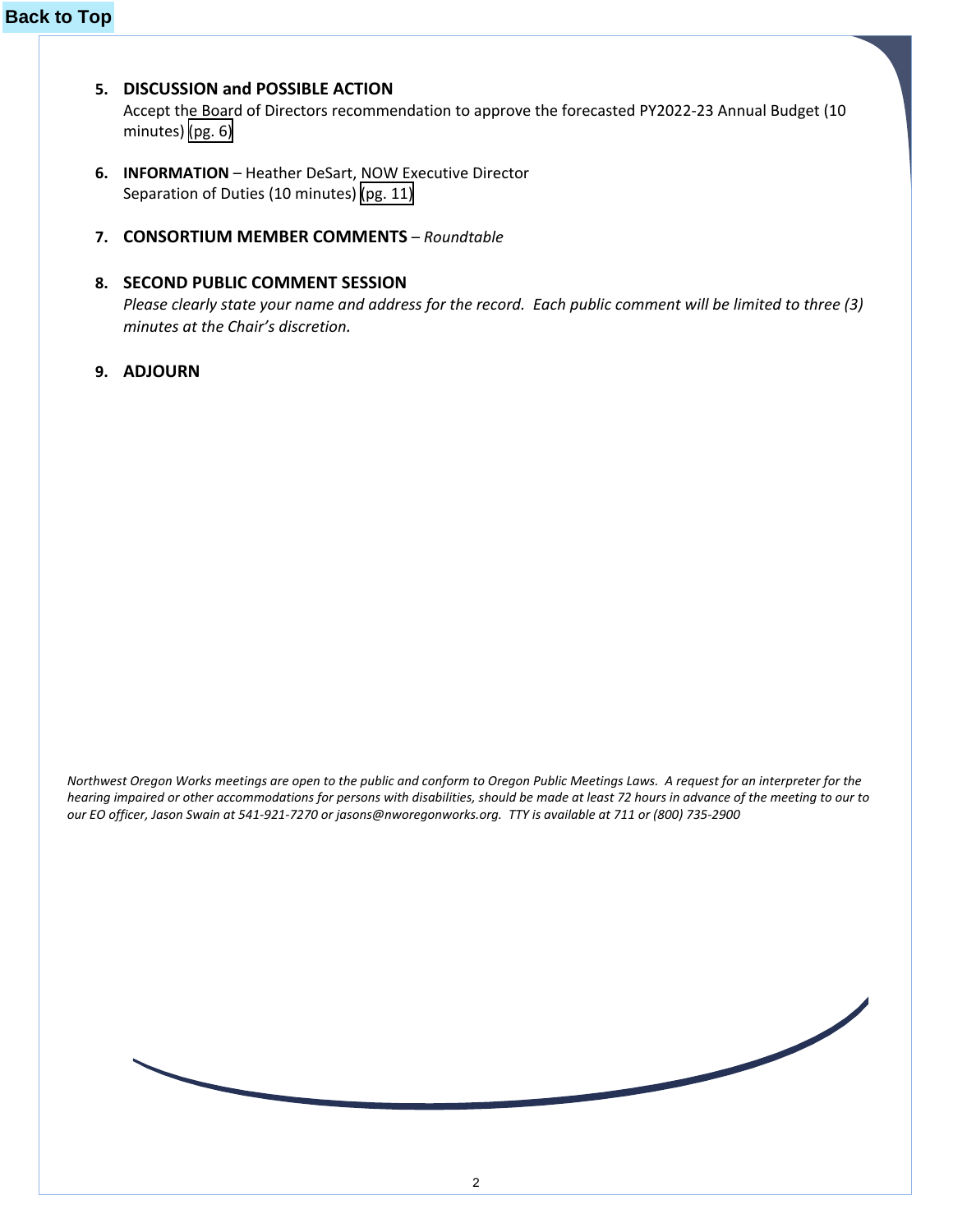# **MINUTES**

# **CONSORTIUM MEETING LOCAL ELECTED OFFICIALS** ZOOM CALL **May 27, 2022, 10:00 AM – 11:30 AM**

#### <span id="page-2-0"></span>**This meeting has been properly noticed and posted in the following places:**

Columbia County Commissioners office: 230 Strand Street 331, St. Helens, OR 97051 Clatsop County Commissioners office: 800 Exchange Street, Ste. 410, Astoria, OR 97103 Tillamook County Commissioners office: 201 Laurel Ave., Tillamook, OR 97141 Lincoln County Commissioners office: 225 West Olive Street Room 110, Newport, Oregon 97365 Benton County Commissioners office: 205 NW 5th Street, Corvallis, OR 97330 Columbia County: The Chronicle Clatsop County: Clatsop News Lincoln County: The News Guard Tillamook County: Headlight Herald Benton County: Gazette Times-Corvallis

*Those wishing to speak should sign the "Public Comment" sign-in sheet*

**PRESENT: Doug Hunt**, Chair, Lincoln County Commissioner; **Erin Skaar**, Tillamook County Commissioner; **Pamela Wev**, Clatsop County Commissioner, **Pat Malone**, Benton County Commissioner

**STAFF: Heather DeSart**, NOW Executive Director; **Jason Swain**, NOW CCO; **Aylee Rhea**, Program Manager; **Logan Garner**, Youth Programs Manager; **Adrienne Peters**, Project Manager; **Lindsey Larriba**, Student Success Coach; **Emily Schwartz**, NOW Office Manager

**GUESTS: Casey Garrett**, Columbia County Commissioner

#### **1. CALL TO ORDER, CONFIRMATION of POSTING and ROLL CALL**

Commissioner Hunt called the meeting to order at 10:01 am. Commissioner Hunt asked for confirmation of the public posting of the meeting; Ms. Schwartz confirmed; Roll Call taken, and Quorum established.

#### **2. REVIEW and APPROVE AGENDA**

*Inclusion of any emergency items, or deletion of any items*

Commissioner Hunt requested an item be added after the election of a new Chief Local Elected Official to discuss the need for another consortium meeting to be held at the end of June to approve the upcoming PY budget. He suggested it be held directly after the board meeting.

Commissioner Wev requested to discuss the partnership agreement changes by pulling it from the consent agenda.

**MOTION: Pat Malone SECOND: Pamela Wev MOTION CARRIED.**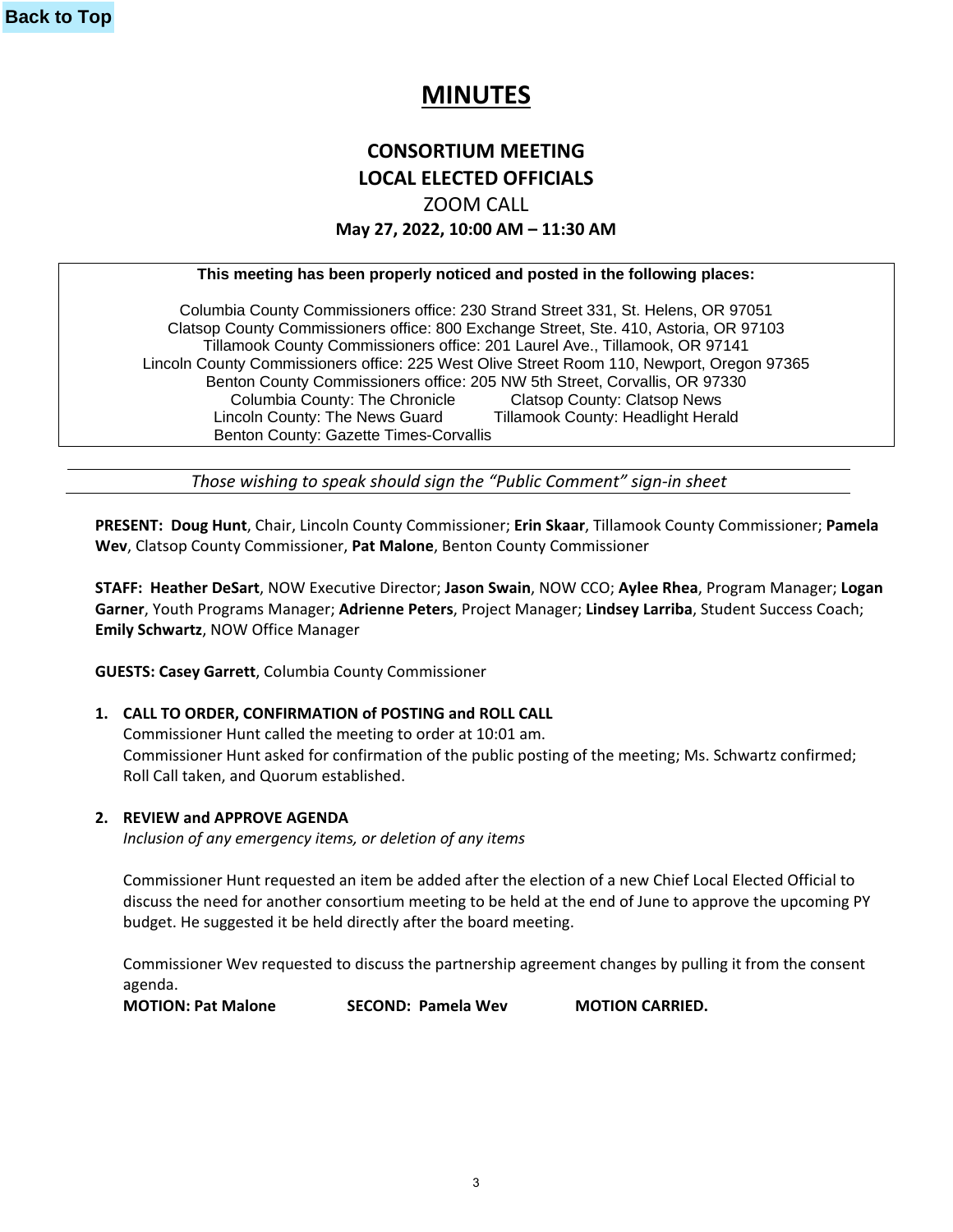#### **3. PUBLIC COMMENT SESSION**

*Please clearly state your name and address for the record. Each public comment will be limited to three (3) minutes at the Chair's discretion.*

There were no public comments.

#### **4. CONSENT CALENDAR**

- Accept Staff's recommendation to approve Consortium Meeting Minutes from the October 29, 2021 Joint Board of Directors and Consortium Meeting.
- Accept Board of Director's recommendation to approve Policy B01 Nomination and Appointment.

| <b>MOTION: Erin Skaar</b> | <b>SECOND: Pat Malone</b> | <b>MOTION CARRIED.</b> |
|---------------------------|---------------------------|------------------------|
|---------------------------|---------------------------|------------------------|

**DISCUSSION:** Accept Board of Director's recommendation to approve NOWC-NOW Partnership Agreement changes.

Commissioner Wev asked why changes were being made to the Partnership Agreement. Ms. DeSart explained that the State had given staff guidance on pieces that were missing in the agreement, so those items were added.

**MOTION: Erin Skaar SECOND: Pat Malone MOTION CARRIED**

#### **5. DISCUSSION and POSSIBLE ACTION**

Accept Staff's recommendation to reappoint the following (one) NOW Board Member, and appointment of the following (two) NOW Board Members – The terms of these Board Members will be May 27, 2022 – June 1, 2025. Resumes and Nomination Letters for appointments are attached. (5 minutes)

- a. Terre Cooper Rep. of Economic Development
- b. Heather Taksdal Rep. of Business APPOINTMENT
- c. Greg Morrill Rep. of Business APPOINTMENT

Commissioner Wev stated that she was very proud Greg Morrill had agreed to join the board of directors after she had recommended him. She expanded on his background and why he was a great voice to have on the board.

**MOTION: Pat Malone SECOND: Pamela Wev MOTION CARRIED**

#### **6. DISCUSSION and POSSIBLE ACTION**

Elect a new Chief Local Elected Official (CLEO)

Commissioner Hunt explained why there was a need to elect a new CLEO effective July 1, 2022.

Commissioner Wev motioned for Commissioner Erin Skaar be appointed as the new CLEO. Commissioner Malone seconded the motion.

Commissioner Skaar was elected as CLEO starting July 1, 2022.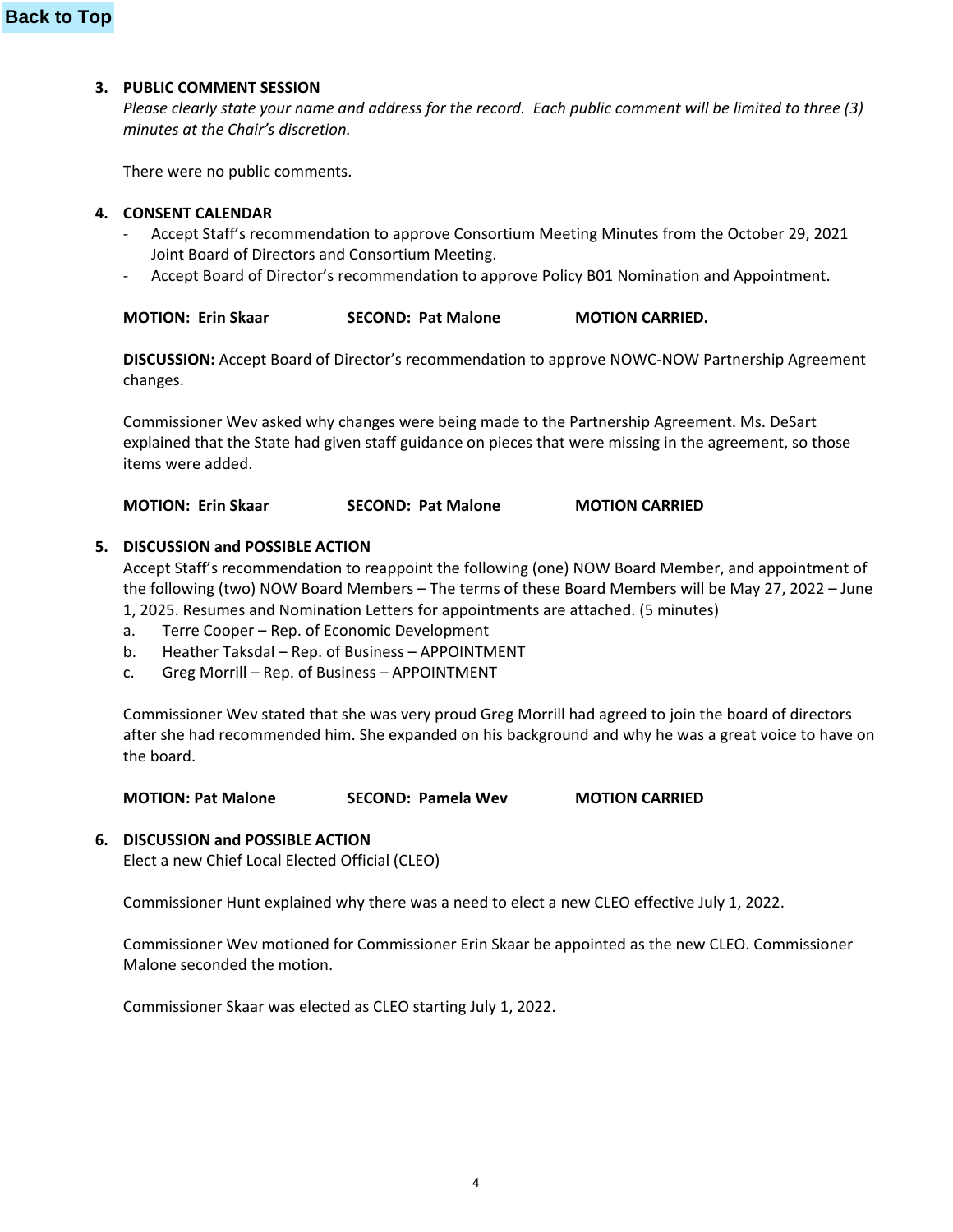**MOTION: Pamela Wev SECOND: Pat Malone MOTION CARRIED**

#### **7. DISCUSSION – ADDITIONAL ITEM**

Commissioner Hunt reiterated the need for a consortium meeting at the end of June and suggested holding it immediately following the board meeting on the 24<sup>th</sup>. Consortium members agreed to hold a meeting following the board meeting.

#### **8. CONSORTIUM MEMBER COMMENTS** – *Roundtable*

Ms. DeSart introduced Commissioner Casey Garrett who is planning to replace Commissioner Heimuller as the commissioner representing Columbia County.

Commissioner Skaar thanked everyone for electing her as CLEO.

Ms. DeSart had staff introduce themselves.

Commissioner Hunt asked for an explanation of all the new funding streams coming in. Ms. DeSart went over all the new funds and programs.

#### **9. SECOND PUBLIC COMMENT SESSION**

*Please clearly state your name and address for the record. Each public comment will be limited to three (3) minutes at the Chair's discretion.*

There were no public comments.

#### **10. ADJOURN**

The meeting was adjourned at 11:10 am.

*Northwest Oregon Works meetings are open to the public and conform to Oregon Public Meetings Laws. A request for an interpreter for the hearing impaired or other accommodations for persons with disabilities, should be made at least 72 hours in advance of the meeting to our to our EO officer, Jason Swain at 541-921-7270 or jasons@nworegonworks.org. TTY is available at 711 or (800) 735-2900*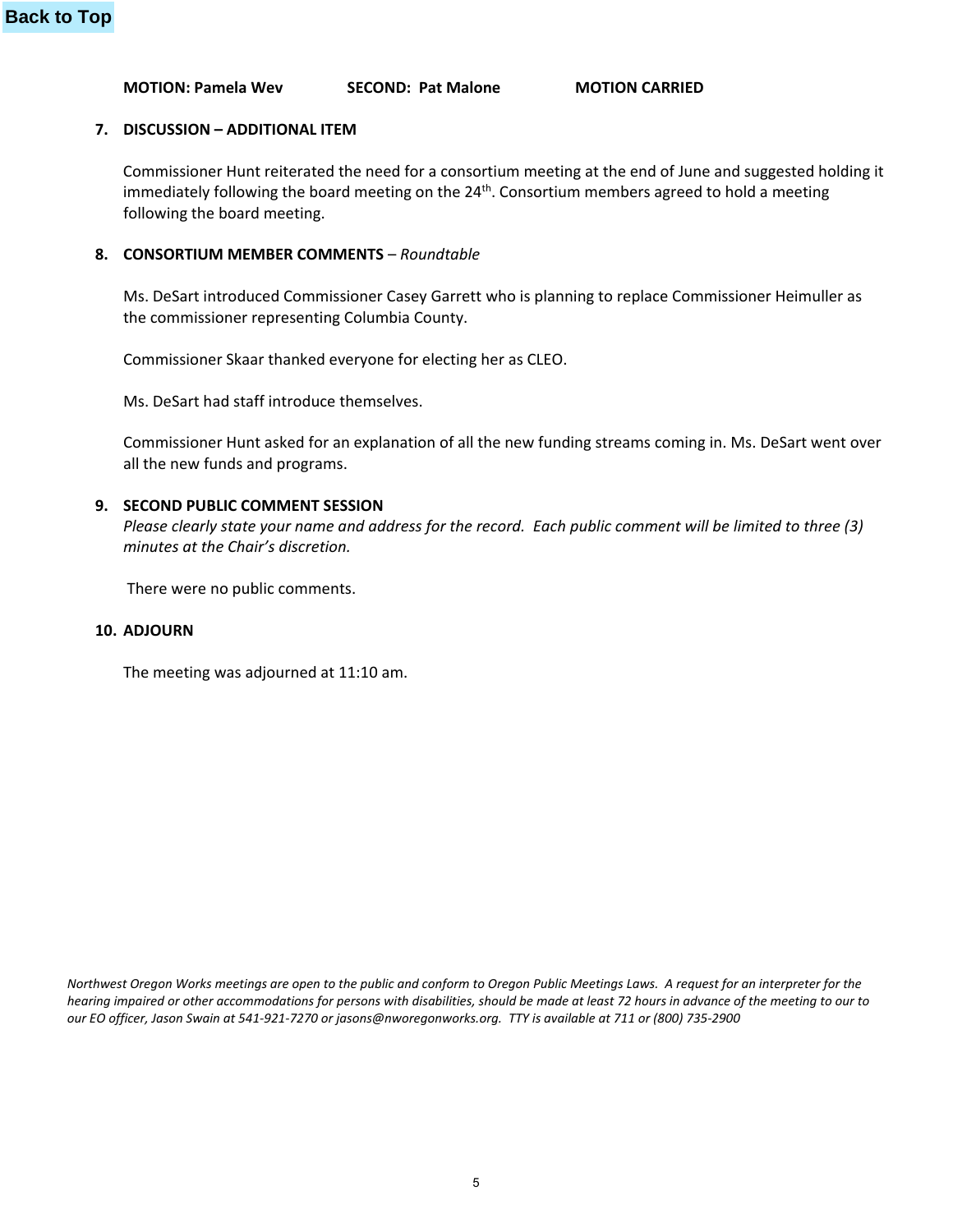<span id="page-5-0"></span>

# Northwest Oregon Works

3788 SE High School Drive • Post Office Box 140 Lincoln City, Oregon 97367 (541) 264-4033 • FAX (541) 648-5282

[www.nworegonworks.org](http://www.nworegonworks.org/)

Fiscal Year 2022-2023 BUDGET

Budget Available --- June 17th, 2022

Budget Board & Consortium Meeting --- June 24, 2022

Treasury Officer Linda Dugan [linda@duganins.com](mailto:linda@duganins.com)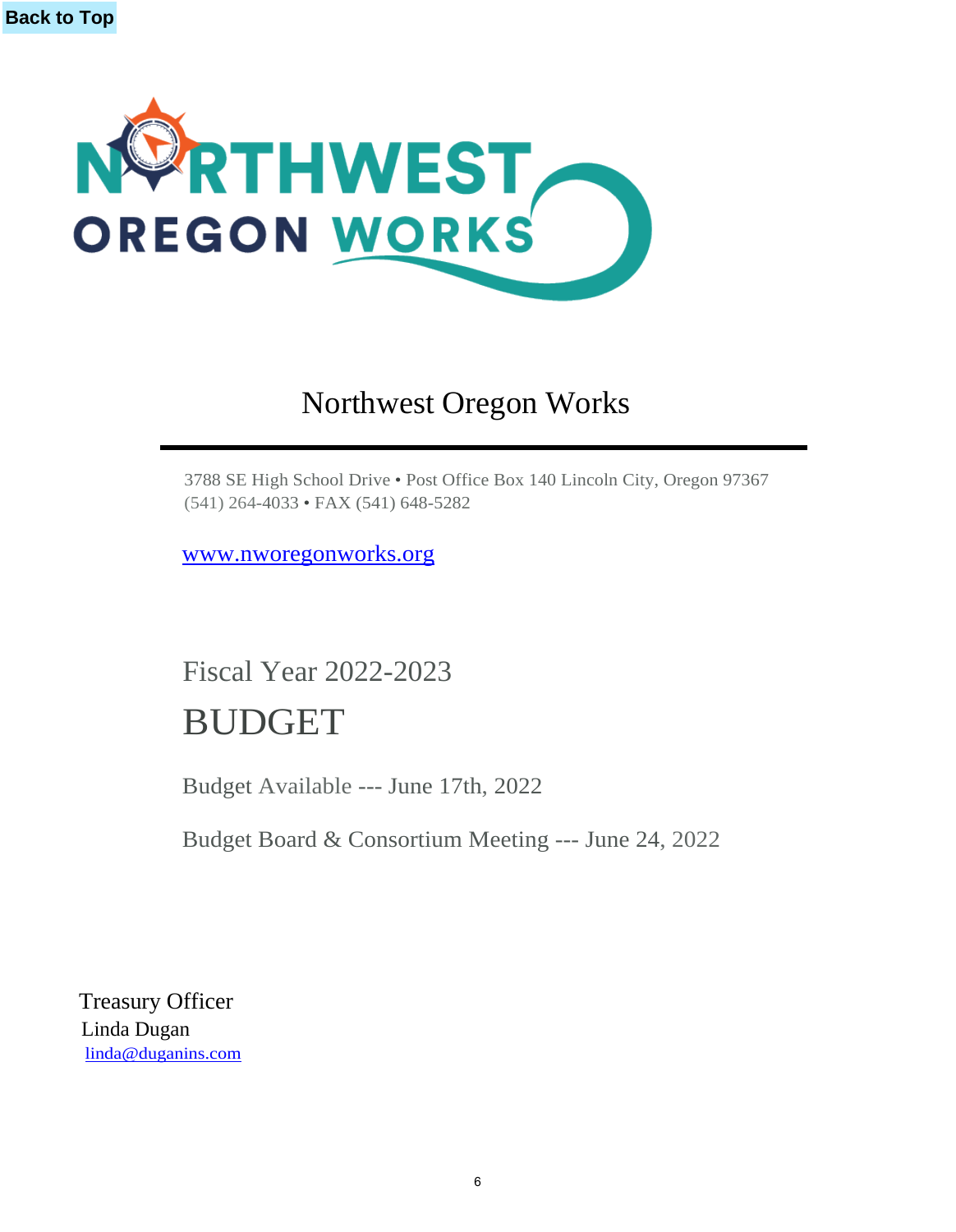## **BUDGET**

Northwest Oregon Works (NOW) was formed on July 1, 2015, as a 501(c)(3) nonprofit corporation organized in the state of Oregon. The organization services a five-county area in Northwest Oregon including Benton, Clatsop, Columbia, Lincoln, and Tillamook Counties. As a workforce development organization dedicated to assisting employers in recruiting and retaining employees, and helping individuals find employment, NOW budgets, on an annual basis, the financial support required to accomplish the specific goals and the overriding mission of the organization.

# **Upcoming Year Budget Variances**

NOW's major funding category flows into the organization from Workforce Innovation Opportunity Act (WIOA) pass-through federal dollars on behalf of the state of Oregon. These funds are estimated to represent 35 percent of NOW's overall funding for PY22-23. NOW's PY22-23 WIOA allocations decreased 9.82 percent from previous years' WIOA funding with a total amount decrease of \$165,000 when compared to PY21-22.

Towards the end of PY21-22, Senate Bill 1545 was passed for Future Ready Oregon initiative in which Local Workforce Development Boards (LWDB) were allocated two groups of funding; first, the State's distributed general funding to boards in which NOW received \$859,010 with a one-year project timeline and second American Rescue Plan federal funding and NOW anticipates receiving \$1,004,690 with a three-year project timeline. funding. In addition, during the month of May, NOW received a State contract for Oregon Youth Employment in the amount of \$380,640 with a one-year project timeline.

During the last April of PY21-22 NOW received \$250,000 in additional founding from InterCommunity Health Network to assist NOW's behavioral health efforts with calendar end of year project date. In addition, to promisesto-give awards and/or new funding streams received, NOW is actively pursuing additional state, and foundational funding to assist with project initiatives for PY22-23.

# **Detailed Budget**

The narrative of this budget provides specificity and context to revenues and expenditures. As a nonprofit organization, NOW does not budget with proprietary or fiduciary funds such as general, capital, and debt service funding typical in a state government or local municipalities accounting. NOW functions as a pass-through entity where funds are received and filtered through to funding partners that provide the services in accordance with NOWs mission purpose. Detailed support for the revenue and expenditure categories within NOW's proposed budget can be obtained upon request with NOW's Treasurer, Executive Director or CCO.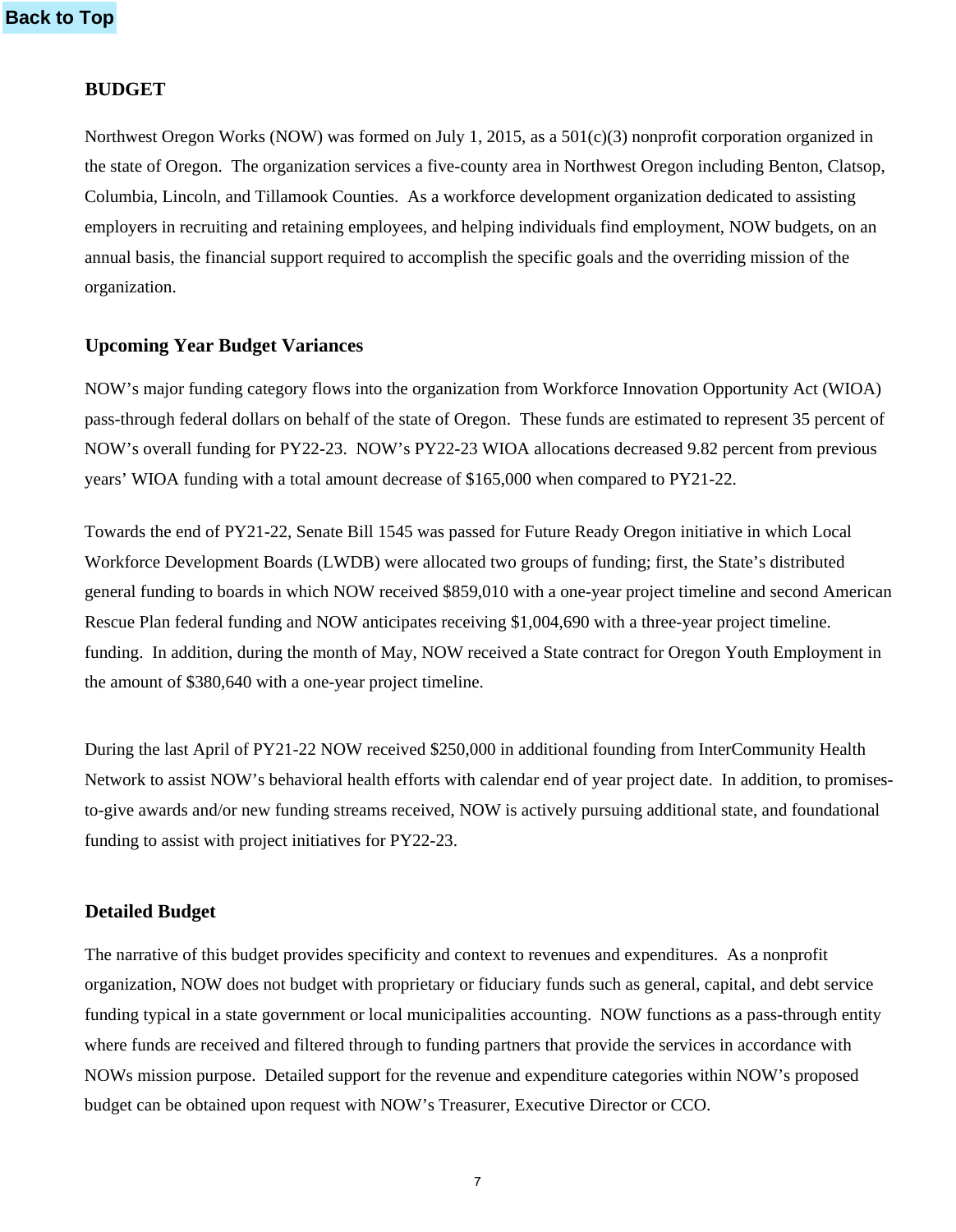# **Operating Expenditures**

NOW incurs various operating infrastructure costs such as audits, wages, benefits, leases, utilities etc. These operating costs are paid with WIOA administration funds and other state funds set aside to assist the workforce board in covering such costs. NOWs administrative operating costs is estimated at 9% of the total PY22-23 forecasted expenditures.

# **Program Internal Expenditures**

NOW directly pays for expenditures related to program objectives. Examples of these costs are rent and utilities for workforce centers in five counties, professional services tailored for county programs, program related software systems and wages/benefit costs. NOW's program expenditures are estimated at 29% of forecasted expenditures. The projected PY22-23 programs and initiatives are as follows:

- Industry manufacturing collaboration
- Industry leisure & hospitality
- Industry maritime worker training
- Industry healthcare with an emphasis on behavioral health

## **Program External Expenditures**

NOW contracts with various companies or organizations that provide the necessary services required to achieve program objectives and mission purposes. The contracted service providers directly invoice NOW for incurred costs and receive reimbursement monthly. NOW's service provider expenditures are estimated at 62% of forecasted expenditures. The projected PY22-23 subrecipient services and initiatives are as follows:

- WIOA adult, youth, and dislocated workers
- WIOA quality control
- Future Ready Oregon initiatives
- Oregon youth employment
- SAEEI apprenticeship expansion
- Training and work experience
- Summer and high concentration of youth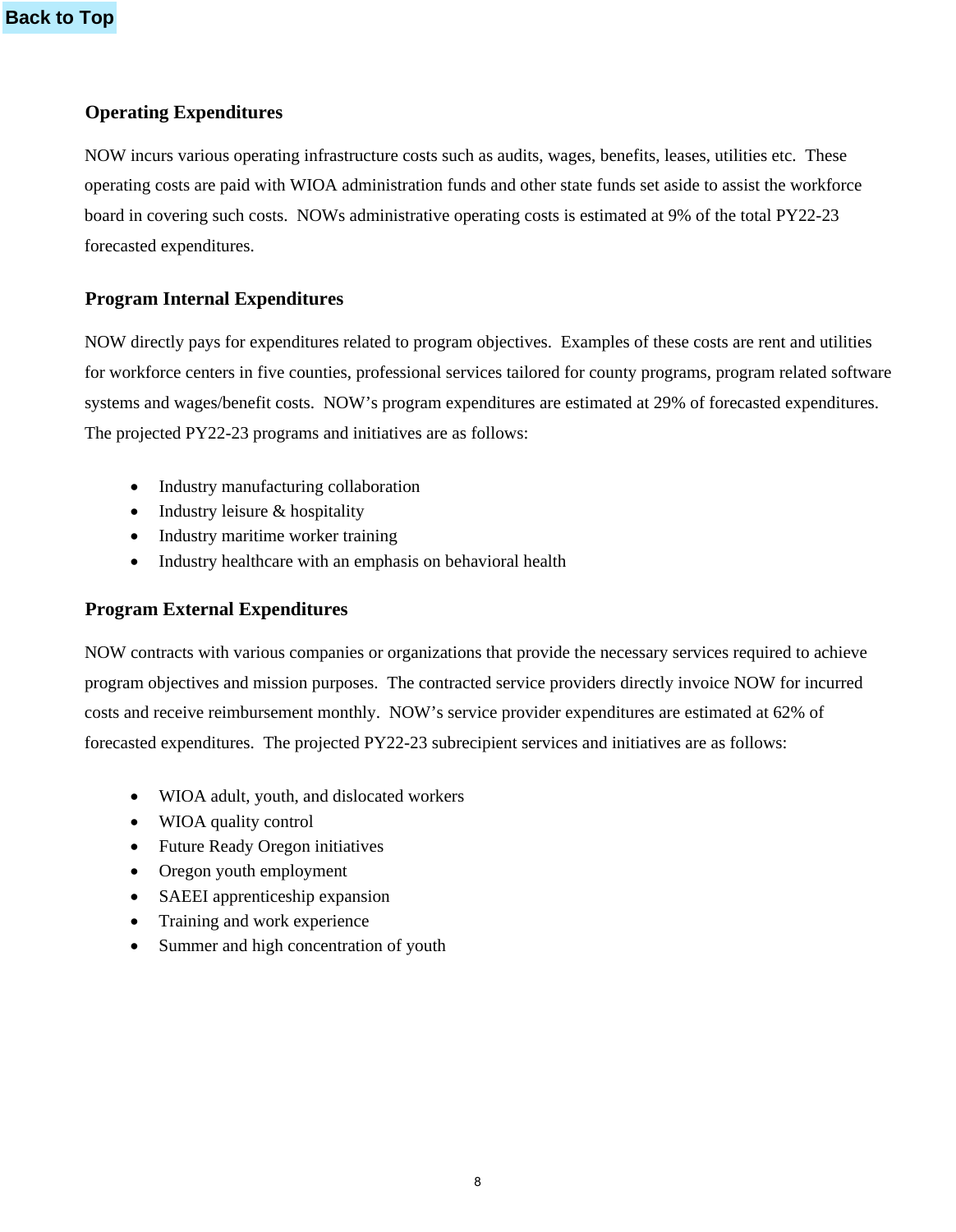#### **NOW Annual Budget** *Program Year 22-23*

|                         |                                                                            |                       |                                    | Program Year 22-23       |                          |            |            | PY21-22                              |          | PY 20-21                             |      |
|-------------------------|----------------------------------------------------------------------------|-----------------------|------------------------------------|--------------------------|--------------------------|------------|------------|--------------------------------------|----------|--------------------------------------|------|
| Line #                  |                                                                            | PY21-22 Carry<br>Over | PY22-23 Awarded                    | <b>ADJ</b>               | <b>Total Funding</b>     | %          | <b>REF</b> | <b>Carry Over/</b><br><b>Awarded</b> | %        | <b>Carry Over/</b><br><b>Awarded</b> | $\%$ |
|                         | <b>Federal Funding</b>                                                     |                       |                                    |                          |                          |            |            |                                      |          |                                      |      |
| $\mathbf{1}$            | DOL WIOA Youth (Program)                                                   | 89,000                | 538,749                            |                          | 627,749                  | 11%        |            | 689,365                              | 14%      | 526,650                              | 12%  |
| $\mathbf{2}$            | DOL WIOA Adult (Program)                                                   | 129,500               | 444,772                            |                          | 574,272                  | 10%        |            | 659,532                              | 13%      | 488,696                              | 11%  |
| 3                       | DOL WIOA Dislocated Worker (Program)                                       | 151,000               | 382,051                            |                          | 533,051                  | 9%         |            | 616,855                              | 12%      | 561,424                              | 13%  |
| 4                       | HHS American Rescue Plan Act (Program)                                     |                       | 904,221                            |                          | 904,221                  | 15%        |            |                                      | 0%       | $\overline{\phantom{a}}$             | 0%   |
| 5                       | DOL/HECC Apprenticeship Expansion (Program)                                | 142,000               | $\sim$                             |                          | 142,000                  | 2%         |            | 149,220                              | 3%       |                                      | 0%   |
| 6                       | DHS Summer Youth Employment (Program)                                      | 44,500                |                                    |                          | 44,500                   | 1%         |            | 85,179                               | 2%       | 28,818                               | 0.7% |
| $\overline{\mathbf{r}}$ | DOL WIOA High Concentration Youth (Program)                                | 8,380                 | 8,100                              |                          | 16,480                   | 0.3%       |            | 20,899                               | 0%       | 13,525                               | 0.3% |
| 8                       | DOL WIOA Disaster Recovery (Program)                                       | ٠                     |                                    |                          | $\blacksquare$           | 0%         |            | 55,497                               | 1%       | 154,881                              | 4%   |
| 9                       | DOL WIOA Layoff Aversion (Program)                                         |                       |                                    |                          | ä,                       | 0%         |            | 42,000                               | 1%       | 51,340                               | 1%   |
| 10                      | DOL WIOA Employment Recovery (Program)                                     |                       |                                    |                          | $\overline{\phantom{a}}$ | 0%         |            | 37,170                               | 1%       | 159,287                              | 4%   |
| 11                      | DOL WIOA COVID Assistance (Program)                                        |                       |                                    |                          | ä,                       | 0%         |            |                                      | 0%       | 58,967                               | 1%   |
| 12                      | DOL WIOA Wildfire Recovery (Program)                                       |                       |                                    |                          |                          | 0%         |            | 550,998                              | 11%      | 300,000                              | 7%   |
| 13                      | DOL WIOA (Administrative)                                                  | 168,246               | 151,730                            |                          | 319,976                  | 5%         |            | 319,715                              | 6%       | 267,329                              | 6%   |
| 14                      | HHS American Rescue Plan Act (Administrative)                              | ä,                    | 100,469                            |                          | 100,469                  | 2%         |            | ÷.                                   | 0%       | $\overline{\phantom{a}}$             | 0%   |
| 15                      | DOL/HECC Apprenticeship Expansion (Administrative)                         | 5,900                 |                                    |                          | 5,900                    | 0.1%       |            | 7,780                                | 0%       |                                      | 0%   |
| 16                      | DOL WIOA Wildfires Recovery (Administrative)                               |                       |                                    |                          | $\blacksquare$           | 0%         |            | 64,018                               | 1%       | 33,333                               | 1%   |
| 17                      | DOL WIOA Employment Recovery (Administrative)                              |                       |                                    |                          |                          | 0%         |            | 14,559                               | 0%       | 17,699                               | 0%   |
| 18                      | DOL WIOA Disaster Recovery (Administrative)                                |                       |                                    | $\sim$                   |                          | 0%         |            | 14,467                               | 0%       | 17,524                               | 0%   |
| 19                      | <b>Total Federal Funding</b>                                               | 738,526               | 2,530,092                          | ÷.                       | 3,268,618                | 55%        | $R-1$      | 3,327,254                            | 67%      | 2,679,473                            | 61%  |
|                         |                                                                            |                       |                                    |                          |                          |            |            |                                      |          |                                      |      |
|                         | <b>State Funding</b>                                                       |                       |                                    |                          |                          |            |            |                                      |          |                                      |      |
| 20                      | Future Ready Oregon Prosperity 10k (Program)                               | ٠                     | 773,110                            |                          | 773,110                  | 13%        |            | ä,                                   | 0%       |                                      | 0%   |
| 21                      | HECC Oregon Youth Employment (Program)                                     |                       | 350,170                            |                          | 350,170                  | 6%         |            |                                      | 0%       | $\blacksquare$                       | 0%   |
| 22                      | OHA Healthy Oregon (Program)                                               | 478,000               |                                    |                          | 478,000                  | 8%         |            | 640,299                              | 13%      | 670.770                              | 15%  |
| 23                      | ODE Youth Development (Program)                                            | 150,000               |                                    |                          | 150,000                  | 3%         |            | 220,800                              | 4%       | 265,000                              | 6%   |
| 24                      | HECC Work Experience (Program)                                             | 76,500                |                                    |                          | 76,500                   | 1%         |            | 160,921                              | 3%       | 96,025                               | 2%   |
| 25                      | HECC Industry Engagement (Program)                                         | 117,500               |                                    |                          | 117,500                  | 2%         |            | 135,858                              | 3%       | 72,983                               | 2%   |
| 26                      | HECC OWP Layoff Aversion (Program)                                         |                       |                                    |                          | ÷.                       | 0%         |            |                                      | 0%       |                                      | 0%   |
| 27                      | Future Ready Oregon Prosperity 10k (Administrative)                        | ä,                    | 85,900                             |                          | 85,900                   | 1%         |            | ٠                                    | 0%       | $\overline{\phantom{a}}$             | 0%   |
| 28                      | HECC Oregon Youth Employment (Administrative)                              |                       | 30,470                             |                          | 30,470                   | 1%         |            |                                      | 0%       |                                      | 0%   |
| 29                      | <b>HECC Board Support (Administrative)</b>                                 | 257.000               |                                    |                          | 257,000                  | 4%         |            | 338.135                              | 7%       | 289,038                              | 7%   |
| 30                      | OHA Healthy Oregon (Administrative)                                        | 40,000                |                                    |                          | 40,000                   | 1%         |            | 63,795                               | 1%       | 67,077                               | 2%   |
| 31                      | ODE Youth Development (Administrative)                                     | 9,700                 |                                    |                          | 9,700                    | 0%         |            | 19,200                               | 0%       | 25,000                               | 1%   |
| 32                      | HECC Work Experience (Administrative)                                      | 12,600                |                                    |                          | 12,600                   | 0%         |            | 17,880                               | 0%       | 2,264                                | 0%   |
| 33                      | HECC Industry Engagement (Administrative)                                  | 13,585                |                                    |                          | 13,585                   | 0%         |            |                                      | 0%       | 5,187                                | 0%   |
| 34                      | <b>HECC Unrestricted (General)</b>                                         | 19,900                |                                    |                          | 19,900                   | 0%         |            | 30,353                               | 1%       | 30,404                               | 1%   |
| 35                      | <b>Total State Funding</b>                                                 | 1,174,785             | 1,239,650                          | ÷.                       | 2,414,435                | 41%        | $R-2$      | 1,627,241                            | 33%      | 1,523,748                            | 35%  |
|                         | Local Funding                                                              |                       |                                    |                          |                          |            |            |                                      |          |                                      |      |
| 36                      | Oregon Community Foundation (Program)                                      | 28,000                |                                    |                          | 28,000                   | 0%         |            | $\blacksquare$                       | 0.0%     | $\blacksquare$                       | 0%   |
| 37                      | IHN-COO HealthCare Supplement (Program)                                    | 211,500               |                                    |                          | 211,500                  | 4%         |            |                                      | 0.0%     | $\blacksquare$                       | 0%   |
| 38                      | Columbia River PUD (Program)                                               | 3,000                 |                                    |                          | 3,000                    | 0%         |            | 6,031                                | 0.1%     | 7,500                                | 0%   |
| 39                      | Oregon Counties (Program)                                                  | $\ddot{\phantom{1}}$  |                                    |                          |                          | 0%         |            | 10,000                               | 0.2%     |                                      | 0%   |
| 40                      | Lincoln Cnty. Commissioners (Program)                                      |                       |                                    |                          | ٠                        | 0%         |            | 4,960                                | 0.1%     | 10,000<br>10,000                     | 0%   |
| 41                      | Southern Oregon Workforce (Program)                                        |                       |                                    |                          |                          | 0%         |            |                                      | 0.2%     | 10,000                               | 0%   |
| 42                      | Ford Family (Program)                                                      |                       |                                    |                          |                          | 0%         |            | 10,000                               | 0.0%     | 50,000                               | 1.1% |
| 43                      | Lincoln Cnty. Echo Mtn. Fires (Program)                                    |                       |                                    |                          | ٠                        | 0%         |            |                                      | 0.0%     | 5,000                                | 0%   |
| 44                      | Port of Garibaldi (Program)                                                |                       |                                    |                          |                          | 0%         |            |                                      | 0.0%     | 1,000                                | 0%   |
| 45                      | IHN-COO HealthCare Supplement (Administrative)                             | 3,800                 |                                    |                          | 3,800                    | 0%         |            |                                      | 0.0%     |                                      | 0%   |
| 46                      | Lincoln Cnty. CARES (Administrative)                                       |                       |                                    |                          |                          | 0%         |            |                                      | 0.0%     | 15,000                               | 0%   |
| 47                      | <b>Total Local Funding</b>                                                 | 246,300               | $\overline{\phantom{a}}$           | $\tilde{\phantom{a}}$    | 246.300                  | 4%         | $R-3$      | 30,991                               | 0.6%     | 108,500                              | 2.5% |
|                         |                                                                            |                       |                                    |                          |                          |            |            |                                      |          |                                      |      |
|                         | <b>Other Funding</b>                                                       |                       |                                    |                          |                          |            |            |                                      |          |                                      |      |
| 48                      | Payment Protection Plan                                                    |                       |                                    |                          |                          | 0%         |            |                                      | 0.0%     | 79,697                               | 2%   |
| 49                      | <b>Total Other Funding</b>                                                 | L                     |                                    | ÷,                       |                          | 0%         |            |                                      | 0.0%     | 79,697                               | 2%   |
|                         |                                                                            |                       |                                    |                          |                          |            |            |                                      |          |                                      |      |
| 50                      | <b>Total Funding</b>                                                       | \$2,159,611           | 3,769,742 \$<br>\$                 | $\overline{\phantom{a}}$ | 5,929,353<br>\$          | 100%       |            | 4,985,486                            | 100%     | 4,391,418                            | 100% |
|                         |                                                                            |                       |                                    |                          |                          |            |            |                                      |          |                                      |      |
|                         |                                                                            |                       | <b>Budgeted</b><br><b>Expenses</b> | <u>ADJ</u>               | <b>Total Expenses</b>    | %          | <b>REF</b> | <b>Budgeted</b>                      | $\%$     | <b>Actuals</b>                       | $\%$ |
|                         | <b>Operating Payroll Expenses</b>                                          |                       |                                    |                          |                          |            |            |                                      |          |                                      |      |
| 51                      | Wages                                                                      |                       | 189,812                            |                          | 189,812                  | 4.1%       |            | 183,515                              | 5%       | 176,514                              | 5%   |
| 52                      | Employee Health Insurance                                                  |                       | 25,382                             |                          | 25,382                   | 0.5%       |            | 21,924                               | 1%       | 28,565                               | 1%   |
| 53                      | Payroll Taxes                                                              |                       |                                    |                          | 17,966                   | 0.4%       |            |                                      | 0%       |                                      | 0%   |
|                         |                                                                            |                       | 17,966                             |                          |                          |            |            | 17,370                               |          | 16,707                               |      |
| 54                      | <b>PTO</b>                                                                 |                       | 9,546                              |                          | 9,546                    | 0.2%       |            | 17,107                               | 0%       | 16,129                               | 0%   |
| 55<br>56                | <b>Employee Retirement Plan</b><br><b>Total Operating Payroll Expenses</b> |                       | 9,919<br>252,625                   | ٠<br>ä,                  | 9,919<br>252,625         | 0.2%<br>5% | $E-1$      | 9,262                                | 0%<br>7% | 8,652                                | 0%   |
|                         |                                                                            |                       |                                    |                          |                          |            |            | 249,178                              |          | 246,567                              | 7%   |
|                         | <b>Operating General Expenses</b>                                          |                       |                                    |                          |                          |            |            |                                      |          |                                      |      |
| 57                      | Travel                                                                     |                       | 15,500                             |                          | 15,500                   | 0.3%       | $E-2$      | 12,500                               | 0%       | 16,500                               | 0%   |
| 58                      | Audit & Legal Services                                                     |                       | 23,000                             |                          | 23,000                   | 0.5%       | $E-3$      | 23,000                               | 1%       | 20,400                               | 1%   |
| 59                      | Office Lease                                                               |                       | 6,068                              |                          | 6,068                    | 0.1%       | $E-4$      | 5,812                                | 0%       | 17,530                               | 1%   |
| 60                      | Professional Services (Other)                                              |                       | 40,200                             |                          | 40,200                   | 0.9%       | $E-5$      | 31,400                               | 1%       | 27,000                               | 1%   |
| 61                      | Memberships                                                                |                       | 12,740                             |                          | 12,740                   | 0.3%       | $E-6$      | 13,500                               | 0%       | 13,500                               | 0%   |
| 62                      | Fees                                                                       |                       | 8,058                              |                          | 8,058                    | 0.2%       | E-7        | 8,400                                | 0.2%     | 7,320                                | 0.2% |
| 63                      | Phone & Internet                                                           |                       | 26,500                             |                          | 26,500                   | 0.6%       | $E-8$      | 6,665                                | 0.2%     | 6,825                                | 0.2% |
| 64                      | <b>Computer Equipment</b>                                                  |                       | 7,529                              |                          | 7,529                    | 0.2%       | E-9        | 6,700                                | 0.2%     | 12,280                               | 0.4% |
| 65                      | Staff Training/Development                                                 |                       | 9,000                              |                          | 9,000                    | 0.2%       | $E-10$     | 6,000                                | 0.2%     | 6,000                                | 0%   |
| 66                      | Insurance                                                                  |                       | 6,931                              |                          | 6,931                    | 0.1%       | $E-11$     | 6,700                                | 0.2%     | 5,300                                | 0.2% |
| 67                      | Supplies/Postage/Meetings                                                  |                       | 6,000                              |                          | 6,000                    | 0.1%       | $E-12$     | 6,000                                | 0.2%     | 5,200                                | 0.2% |
| 68                      | Depreciation                                                               |                       |                                    |                          |                          | 0.0%       |            |                                      | 0%       |                                      | 0%   |
| 69                      | <b>Total Operating General Expenses</b>                                    |                       | 161,527                            | $\blacksquare$           | 161,527                  | 3%         |            | 126,677                              | 3%       | 137,855                              | 4%   |
|                         |                                                                            |                       |                                    |                          |                          |            |            |                                      |          |                                      |      |
|                         |                                                                            |                       |                                    |                          |                          |            |            |                                      |          |                                      |      |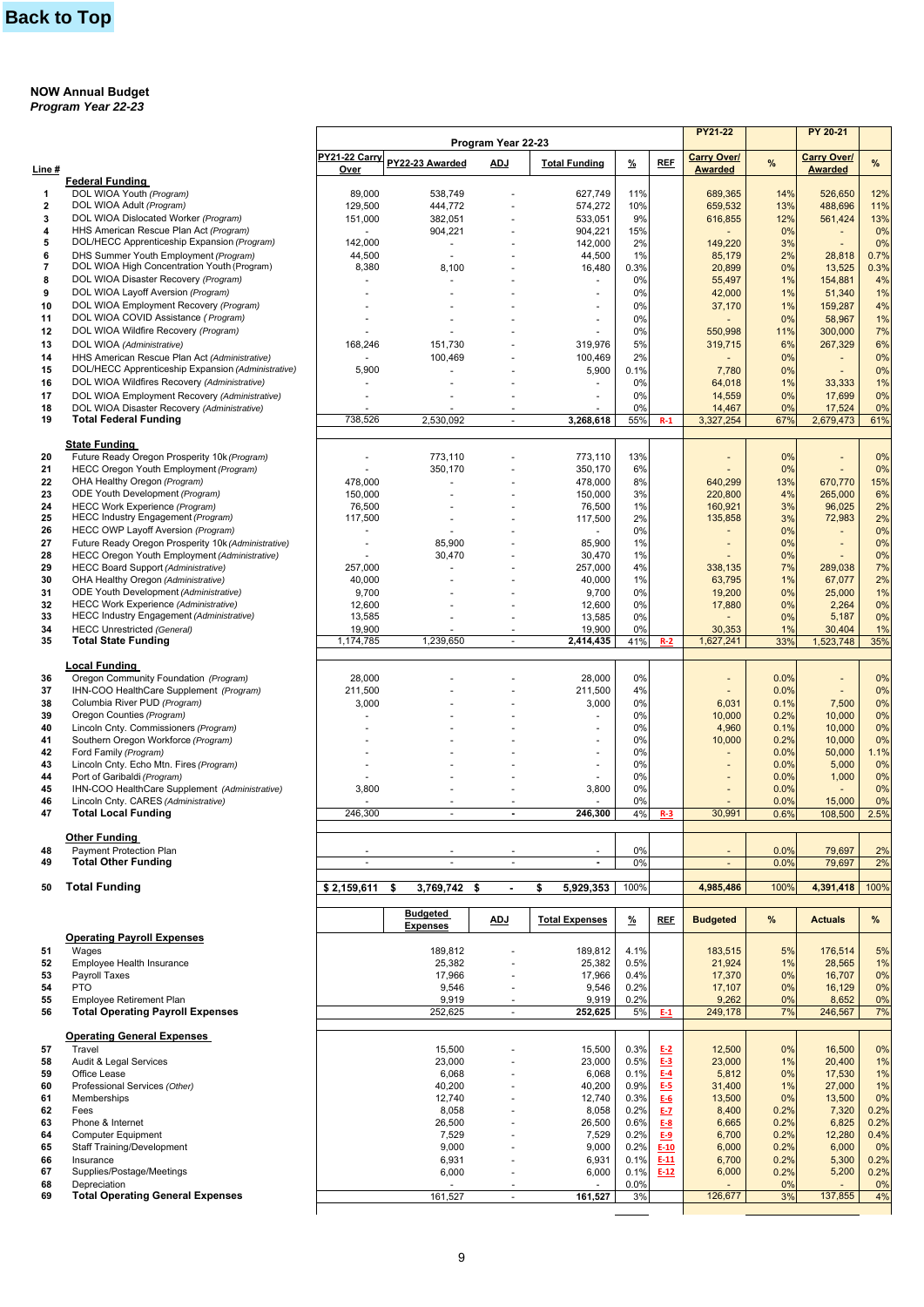# **Back to Top**

| 70 | <b>Total Operating Expenses</b>         | 414,152            |        | 414.152         | 9%    |        | 375,855   | 10%  | 384,422      | 11%  |
|----|-----------------------------------------|--------------------|--------|-----------------|-------|--------|-----------|------|--------------|------|
|    |                                         |                    |        |                 |       |        |           |      |              |      |
|    | <b>Program Payroll Expenses</b>         |                    |        |                 |       |        |           |      |              |      |
| 71 | Wages                                   | 406,379            |        | 406,379         | 8.8%  |        | 284,281   | 7.5% | 165,149      | 4.9% |
| 73 | Employee Health Insurance               | 63.392             |        | 63,392          | 1.4%  |        | 38,068    | 1.0% | 22,289       | 0.7% |
| 74 | Payroll Taxes                           | 38,464             |        | 38,464          | 0.8%  |        | 26,907    | 0.7% | 15,632       | 0.5% |
| 75 | <b>PTO</b>                              | 15,327             |        | 15,327          | 0.3%  |        | 18,557    | 0.5% | 14,686       | 0.4% |
| 76 | <b>Employee Retirement Plan</b>         | 24,383             | ٠      | 24,383          | 0.5%  |        | 11,213    | 0.3% | 7,746        | 0.2% |
| 77 | <b>Total Program Payroll Expenses</b>   | 547,944            | $\sim$ | 547,944         | 12%   | E-1    | 379,026   | 10%  | 225,502      | 7%   |
|    |                                         |                    |        |                 |       |        |           |      |              |      |
|    | <b>Program General Expenses</b>         |                    |        |                 |       |        |           |      |              |      |
| 78 | WSO Leases                              | 54,369             |        | 54,369          | 1.2%  | $E-13$ | 53,355    | 1%   | 52,860       | 2%   |
| 79 | WSO Phone & Internet                    | 19.591             |        | 19,591          | 0.4%  | $E-14$ | 16.687    | 0%   | 21,543       | 1%   |
| 80 | I-Trac Database                         | 33,500             |        | 33,500          | 0.7%  | $E-15$ | 30,000    | 1%   | 24,500       | 1%   |
| 81 | <b>Outreach Operational</b>             | 46.765             |        | 46,765          | 1.0%  | $E-16$ | 69,459    | 2%   | 348,769      | 10%  |
| 82 | Outreach Program                        | 544,037            |        | 544,037         | 11.8% | $E-16$ | 392,260   | 10%  | 379,250      | 11%  |
| 83 | <b>Outreach Professional Services</b>   | 87,750             |        | 87,750          | 1.9%  | $E-17$ | 55,460    | 1%   | 379,250      | 11%  |
| 84 | <b>Total Program General Expenses</b>   | 786,013            | $\sim$ | 786.013         | 17%   |        | 617.221   | 16%  | 826.922      | 25%  |
|    | <b>Program Subrecipient Expenses</b>    |                    |        |                 |       |        |           |      |              |      |
| 85 | WIOA (Equus)/(CSC)                      | 1.543.000          |        | 1,543,000       | 33.3% | $E-18$ | 1.469.656 | 39%  | 1,146,000    | 34%  |
| 86 | WORKEX (Equus)                          | 70,000             |        | 70,000          | 1.5%  | $E-18$ | 153,421   | 4%   | 93,664       | 3%   |
| 87 | FRO ARPA (TBD)                          | 250,000            |        | 250,000         | 5.4%  | $E-18$ |           | 0%   | $\mathbf{0}$ | 0%   |
| 88 | FRO Prosperity 10k (TBD)                | 735,000            |        | 735,000         | 15.9% | $E-18$ |           | 0%   | $\Omega$     | 0%   |
| 89 | OYEP (TBD)                              | 212,600            |        | 212,600         | 4.6%  | $E-18$ |           | 0%   |              | 0%   |
| 90 | SYEP (Equus)/(CSC)                      | 44,500             |        | 44,500          | 1.0%  | $E-18$ | 85.179    | 2%   | 53,070       | 2%   |
| 91 | WIOA (OMEP)                             | 25,000             |        | 25,000          | 0.5%  | $E-18$ | 25,000    | 1%   | 24,027       | 1%   |
| 92 | <b>SAEEI</b>                            |                    |        |                 | 0.0%  |        | 78,500    | 2%   | $\Omega$     | 0%   |
| 93 | <b>HCY</b>                              |                    |        | ÷               | 0.0%  |        |           | 0%   | 24,450       | 1%   |
| 94 | WIOA Employment Recovery (Equus)        |                    |        | $\overline{a}$  | 0.0%  |        | 36,242    | 1%   | 156,150      | 5%   |
| 95 | WIOA Disaster Recovery (Equus)          |                    |        | ä,              | 0.0%  |        | 54.719    | 1%   | 151.745      | 4%   |
| 96 | WIOA Wildfire Disaster Recovery (Equus) |                    |        |                 | 0.0%  |        | 540,331   | 14%  | 288,073      | 9%   |
| 97 | <b>Total Subrecipient Expenses</b>      | 2.880.100          |        | 2.880.100       | 62%   | $E-18$ | 2,443,048 | 64%  | 1,937,179    | 57%  |
|    |                                         |                    |        |                 |       |        |           |      |              |      |
| 98 | <b>Total Program Expenses</b>           | 4,214,057          |        | 4,214,057       | 91%   |        | 3,439,295 | 90%  | 2,989,603    | 89%  |
|    |                                         |                    |        |                 |       |        |           |      |              |      |
|    |                                         |                    |        |                 |       |        |           |      |              |      |
| 99 | <b>TOTAL EXPENSES</b>                   | \$<br>4,628,209 \$ |        | 4,628,209<br>\$ |       |        | 3,815,150 |      | 3,374,025    |      |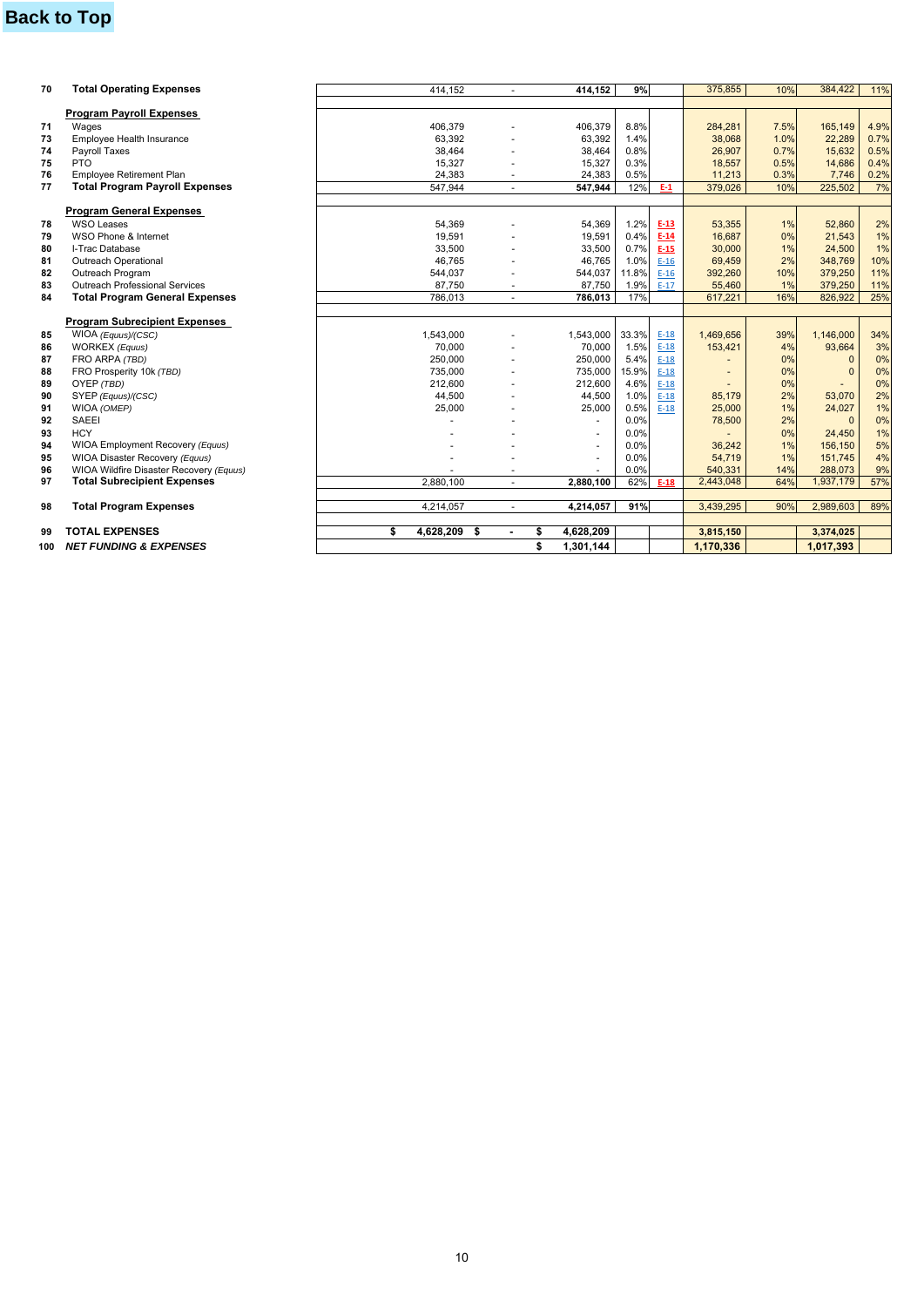<span id="page-10-0"></span>

Recently, NOW made changes within the organization regarding compliance responsibilities related to program functions. Traditionally, local workforce development boards include compliance as part of the program manager/director position, but NOW made the decision to combine the program and fiscal compliance duties & responsibilities within one Chief Compliance Officer position.

This approach was discussed with HEEC's Deputy Director, and the request was made that NOW communicate this transition with NOW's Board of Directors and Consortium Board, along with a high-level overview of the segregation of duty changes as a result of this decision.

NOW believes this change will further strengthen segregation of duties and decrease risks or concerns as the CFO will now take more of a compliance/oversight role for both fiscal and program. This will involve moving tasks that cause segregation of duty concerns to other employees such as NOW's new accounting technician position. This will also allow NOW's program manager to focus efforts on program objectives and goals. Please see the segregation of duties summary matrix for a complete breakdown of duties.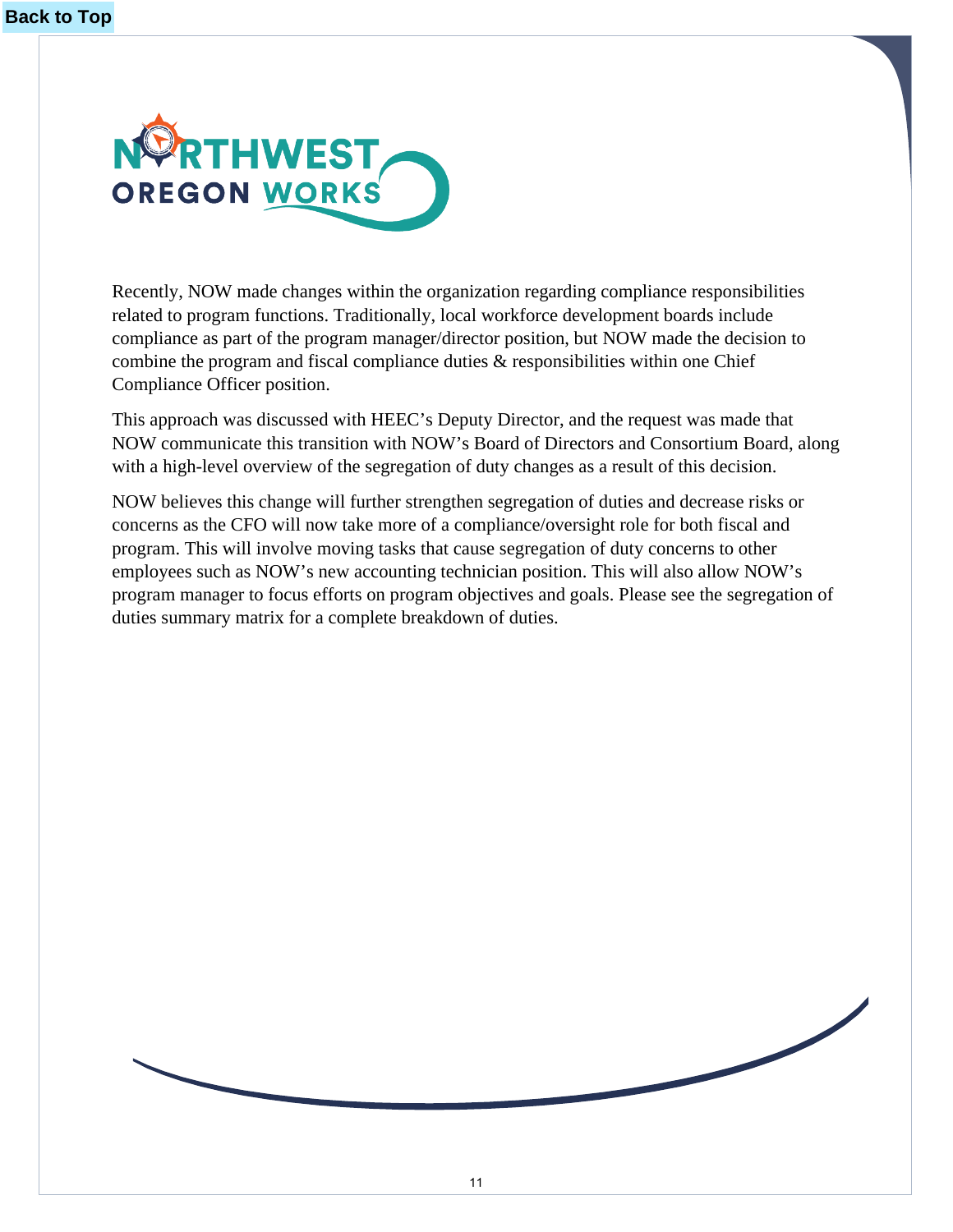# **NOW's SUMMARY SEGREGATION DUTIES**

| <b>Functions</b>                                                                               | <b>Employee Name</b>                       | <b>Employee Title</b>                                            |
|------------------------------------------------------------------------------------------------|--------------------------------------------|------------------------------------------------------------------|
|                                                                                                |                                            |                                                                  |
| 1. Policy & Procedure Development & Implementation                                             |                                            |                                                                  |
| a) Review, approve and present to board                                                        | Jason Swain                                | Chief Compliance Officer                                         |
| b) Develop policies & procedures in draft form                                                 | Jason Swain                                | Chief Compliance Officer                                         |
| c) Review, approve and present to board                                                        | Heather DeSart                             | <b>Executive Director</b>                                        |
| d) Final approval NOW's board                                                                  | NOW's Board                                | <b>Board Members</b>                                             |
| e) Semi or Annual Procedure & Policy Review and Updates                                        | Jason Swain                                | Chief Compliance Officer                                         |
| 2. Contracts (Sub-Awards & Professional Services)                                              |                                            |                                                                  |
|                                                                                                |                                            |                                                                  |
| a) Determine nature of service contract agreements<br>b) Develop and draft contract agreements | Jason Swain<br>Jason Swain                 | Chief Compliance Officer<br><b>Chief Compliance Officer</b>      |
| c) Review, approve and sign                                                                    | Heather DeSart                             | <b>Executive Director</b>                                        |
| d) Contract documenting, tracking and repository                                               | Jason Swain                                | Chief Compliance Officer                                         |
|                                                                                                |                                            |                                                                  |
| 3. Contracts (Performance & Support) (Program Operations)                                      |                                            |                                                                  |
| a) Determine program goals & objectives                                                        | Aylee Rhea                                 | Program Manager                                                  |
| b) Approve program goals, objectives, & directives                                             | Heather DeSart                             | <b>Executive Director</b>                                        |
| c) Case management & reporting                                                                 | Aylee Rhea                                 | Program Manager                                                  |
| d) Technical assistance                                                                        | Jason Swain/Aylee Rhea/Heather DeSart      | CCO, PM, ED                                                      |
| d) Achievement assessment<br>e) Closure / Wrap-Up                                              | Heather DeSart / Aylee Rhea<br>Jason Swain | Executive Director / Program Manager<br>Chief Compliance Officer |
|                                                                                                |                                            |                                                                  |
| 4. Contracts Monitoring                                                                        |                                            |                                                                  |
| a) Sub-awards program compliance                                                               | Aylee Rhea / Jason Swain                   | PM, CCO                                                          |
| b) Sub-awards fiscal compliance                                                                | Emily Schwartz / Jason Swain               | Accounting Technician / CCO                                      |
| c) Monitoring Results Review                                                                   | Heather DeSart                             | <b>Executive Director</b>                                        |
| d) External monitoring reporting                                                               | Jason Swain                                | Chief Compliance Officer                                         |
|                                                                                                |                                            |                                                                  |
| 5. Safeguarding                                                                                |                                            |                                                                  |
| a) Equipment tracking                                                                          | <b>Emily Schwartz</b>                      | <b>Accounting Technician</b>                                     |
| b) Equipment addition / removal approval                                                       | Heather DeSart                             | <b>Executive Director</b>                                        |
| c) Equipment inventory counts                                                                  | Emily Schwartz / Jason Swain               | Accounting Technician / CCO                                      |
| d) Equipment count adjustments                                                                 | Jason Swain / Heather DeSart               | ED, CCO                                                          |
| 6. Fiscal Processing, Recording and Reporting                                                  |                                            |                                                                  |
| <b>Disbursements</b>                                                                           |                                            |                                                                  |
| a) Vendor invoice processing, coding and entering                                              | <b>Emily Schwartz</b>                      | <b>Accounting Technician</b>                                     |
| b) Vendor invoice review and posting                                                           | Jason Swain                                | Chief Compliance Officer                                         |
| c) Vendor payment batches review & signature                                                   | Heather DeSart                             | <b>Executive Director</b>                                        |
| Invoicing & Receipts                                                                           |                                            |                                                                  |
| a) Monthly invoice preparation and coding                                                      | Emily Schwartz                             | <b>Accounting Technician</b>                                     |
| b) Invoice review and posting                                                                  | Jason Swain                                | Chief Compliance Officer                                         |
| c) Deposits receipt and coding preparation                                                     | <b>Emily Schwartz</b>                      | <b>Accounting Technician</b>                                     |
| d) Deposit receipt review and posting                                                          | Jason Swain                                | Chief Compliance Officer                                         |
| <b>Bank Reconciliations</b>                                                                    |                                            |                                                                  |
|                                                                                                |                                            | Chief Compliance Officer                                         |
| a) Receives and reviews bank statements                                                        | Jason Swain                                |                                                                  |
| b) Processes bank reconciliations and prepares entries                                         | <b>Emily Schwartz</b>                      | <b>Accounting Technician</b>                                     |
| c) Reviews reconciliations and posts                                                           | Jason Swain                                | Chief Compliance Officer                                         |
| d) Reviews bank stmts, reconciliations, postings and signs                                     | Heather DeSart                             | <b>Executive Director</b>                                        |
| Payroll                                                                                        |                                            |                                                                  |
| a) Reviews timesheets and approves                                                             | Jason Swain/Heather DeSart                 | CCO, ED                                                          |
| b) Processes payroll and prepares entries                                                      | <b>Emily Schwartz</b>                      | <b>Accounting Technician</b>                                     |
| c) Reviews payroll batch, entries and posts                                                    | Jason Swain                                | Chief Compliance Officer                                         |
| d) Reviews payroll reports and signs                                                           | Heather DeSart                             | <b>Executive Director</b>                                        |
| Journal Entries                                                                                |                                            |                                                                  |